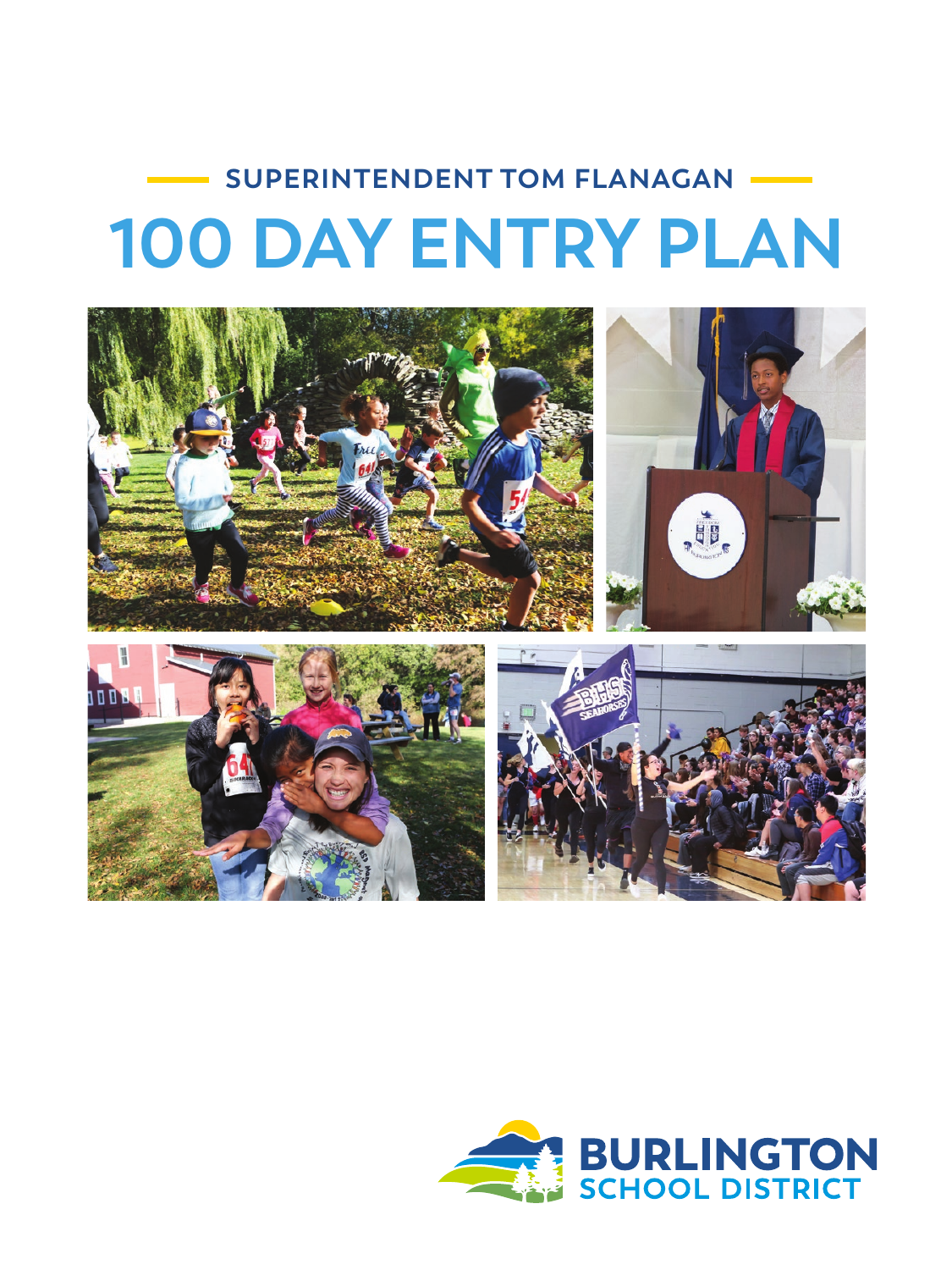#### **Dear Burlington Community,**

I am truly honored to have the opportunity to begin serving as your superintendent and to further the goals of the community and of the Board of School Commissioners. My family and I are thrilled to join and be a part of the Burlington community and I am eager to start our work together.

During my interview and onboarding process, Burlingtonians' commitment to schools was palpable. This spring I was fortunate to have many conversations with staff, students, and community members to listen and learn about the District. Through these conversations, it quickly became clear that great schools are first and foremost in the minds of our community.

I believe that creating and sustaining an excellent school system which provides a top-notch education for **every student** is central to a thriving community and to our democracy. These past months have been challenging as we work together to stay safe during COVID-19 and as we confront the systemic racism that plagues our country. Our work moving forward will require that we think differently about school, that we prioritize social and emotional well-being, that we have trusting relationships, and that we have open conversations about racial inequities. I am committed to fostering a robust learning community that works together to do what is best for the children of Burlington.

In an effort to ensure we build on our strengths strategically, I have framed my early work in the District with a structured 100 Day Entry Plan that begins July 1, 2020 and ends October 9, 2020. **This plan focuses on three areas — equity, engagement, and deep learning.** The activities are designed to set a foundation for our work together by prioritizing building relationships and trust.

I am excited to share the details of this plan with you in the following pages. Due to the uncertainty of the times and the realities of social distancing, we may need to be flexible with the dates, especially as it relates to in-person gatherings. However, I want you to know that listening and learning will be central to my work with you as a community throughout my time at BSD, not only during this 100 Day Entry Plan. There will be many chances for us to connect and I look forward to those encounters.

I want to thank all of you for the opportunity to "Join the Journey" — I can't wait to get started!

Sincerely,

Tom Flanagan

### **CORE BELIEFS**

The entry plan is developed around my core beliefs for education. These beliefs are explained below.

#### **EQUITY**

**I believe our core responsibility is to make sure all of the students we serve are valued and challenged, and that we intentionally build on their strengths** 

**and assets.** Too often we lower the bar for students of color and students living in poverty and this creates further inequities. We have a responsibility to ensure we create learning communities that are conscious of the students we serve. Culturally relevant teaching practices encourage us to embed content that allows students to see themselves in what they study, to follow their interests, to collaborate, critique, and think critically. I believe that by addressing inequities, we improve outcomes for all of our students, staff, and the greater community.

#### **ENGAGEMENT**

**I believe families, communities, and schools must work together closely.** In order to engage our communities we must be intentional about building sustaining relationships. Through building these relationships, we also build empathy, compassion, and trust. Trusting relationships allow us to be vulnerable and to be our best as students, families, educators, and partners. I will be intentional about engaging and about having open lines of communication.

#### **DEEP LEARNING**

**I believe students, particularly those furthest from opportunity, deserve deep learning experiences that challenge them to think creatively, to collaborate with peers, and to solve complex problems.** I believe in empowering educators to learn and grow together so they can foster environments where all students have access to deep, rigorous learning experiences. I also believe socialemotional learning, restorative practices, trauma-informed practices, and healthy eating and living are central to deep learning.

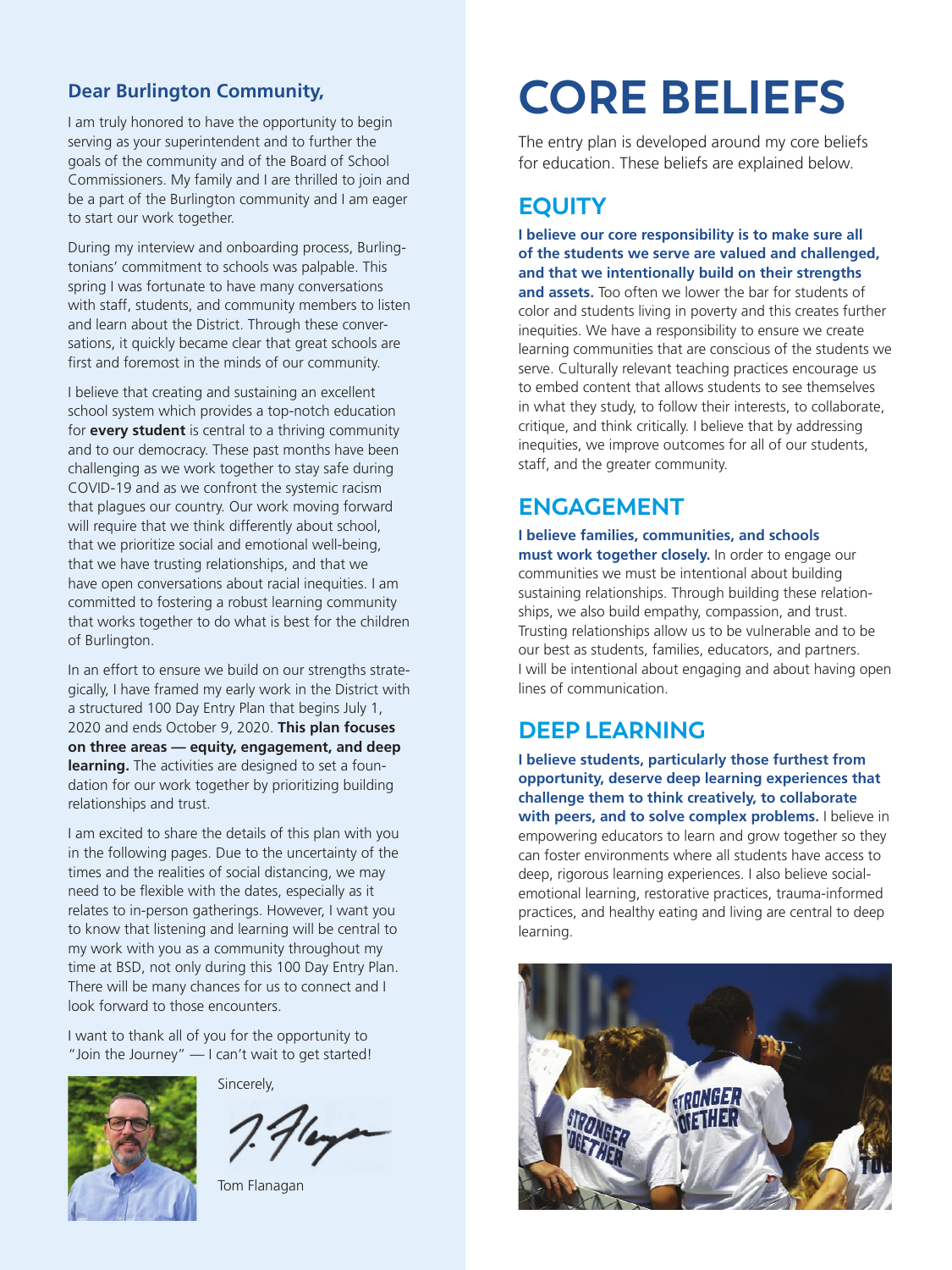## **ENTRY PLAN**

**The focus of my first 100 days is to listen and learn about the District and to hear your perspective on the strengths, the needed improvements, and the opportunities. My goal is to build on a collective plan for how we work together for the students of Burlington.** 

This spring, I spoke with many District employees and community members in preparation to begin on July 1, 2020. The goal of this outreach was to build relationships and understand the District and the city. I believe great schools are built on relationships — between students and teachers, teachers and families, school leadership and teachers, central office and schools, and between the school system and the communities they serve. I believe listening to and learning about each other is key to building these relationships.

#### **My entry plan consists of three phases:**

**Phase 1** began and was completed prior to my start. It has focused on engagement, listening, and learning.

**Phase 2** builds on this engagement, listening, and learning through broader encounters with our students, families, staff, and community. It also focuses on activities related to Deep Learning and Equity that will set the foundation for a focus on learning environments that promote conceptual and creative thinking, collaboration, and exploration among students.

**Phase 3** transitions from the 100 Day Plan activities and focuses on convening teams to review data collected during the first two phases. This data will be used to begin developing a five-year strategic plan in collaboration with the community and Board of School Commissioners that will define our collective goals for the District.

#### **PHASE 1 ACTIVITIES (COMPLETED IN JUNE 2020): Transition focused on relationship building and learning**

- $\Box$  One-on-one meetings with central office directors and executive directors.
- $\Box$  One-on-one meetings with all principals and assistant principals.
- One-on-one meetings with all school board commissioners.
- **n** Meet with the BEA President.
- Meet with student groups at BHS, Edmunds MS, and Hunt MS.
- $\blacksquare$  Meetings with the Secretary of Education and his key staff in the Agency of Education.
- Analysis of data, including student achievement data, climate data, and financial data.
- $\blacksquare$  Review all of the collective bargaining agreements.
- $\blacksquare$  Review the District budget.

#### **PHASE 2 ACTIVITIES (JULY 1 – OCTOBER 2020): The first 100 days focused on Equity, Engagement, and Deep Learning**

#### **EQUITY**

- 1.1 Launch Race and Equity workshop series with central office leaders and principals.
- 1.2 Conduct a review of data systems to understand what information we have and what we need to know to understand the opportunity gap and where we need to target efforts to erase inequity.
- 1.3 Complete school-specific student academic achievement and equity analysis, and conduct goal setting with every school leadership team and the district office to set measurable targets for SY 2020-21.
- 1.4 Conduct a review of our special education budget and services to develop a plan to provide excellent and inclusive services to our students.
- 1.5 Develop a plan to ensure the ongoing implementation of restorative practices in all BSD schools.
- 1.6 Visit key historic sites on the Vermont African-American History Trail with my family and city and state leaders.
- 1.7 Launch a book study with the high school advisory council to discuss issues of equity, race, and power in the United States, Vermont, and Burlington.
- 1.8 Establish a working group to review and develop a comprehensive equitable budget and staffing model for the SY 2021-22.

#### **ENGAGEMENT**

- 2.1 Meet individually with each School Board Member to better understand the needs of each district and collaborate with the school board on a retreat to establish shared values, expectations, and targets for SY 2020-21.
- 2.2 Hold two Town Hall meetings to engage families, community members, and others to learn about their priorities for the District.